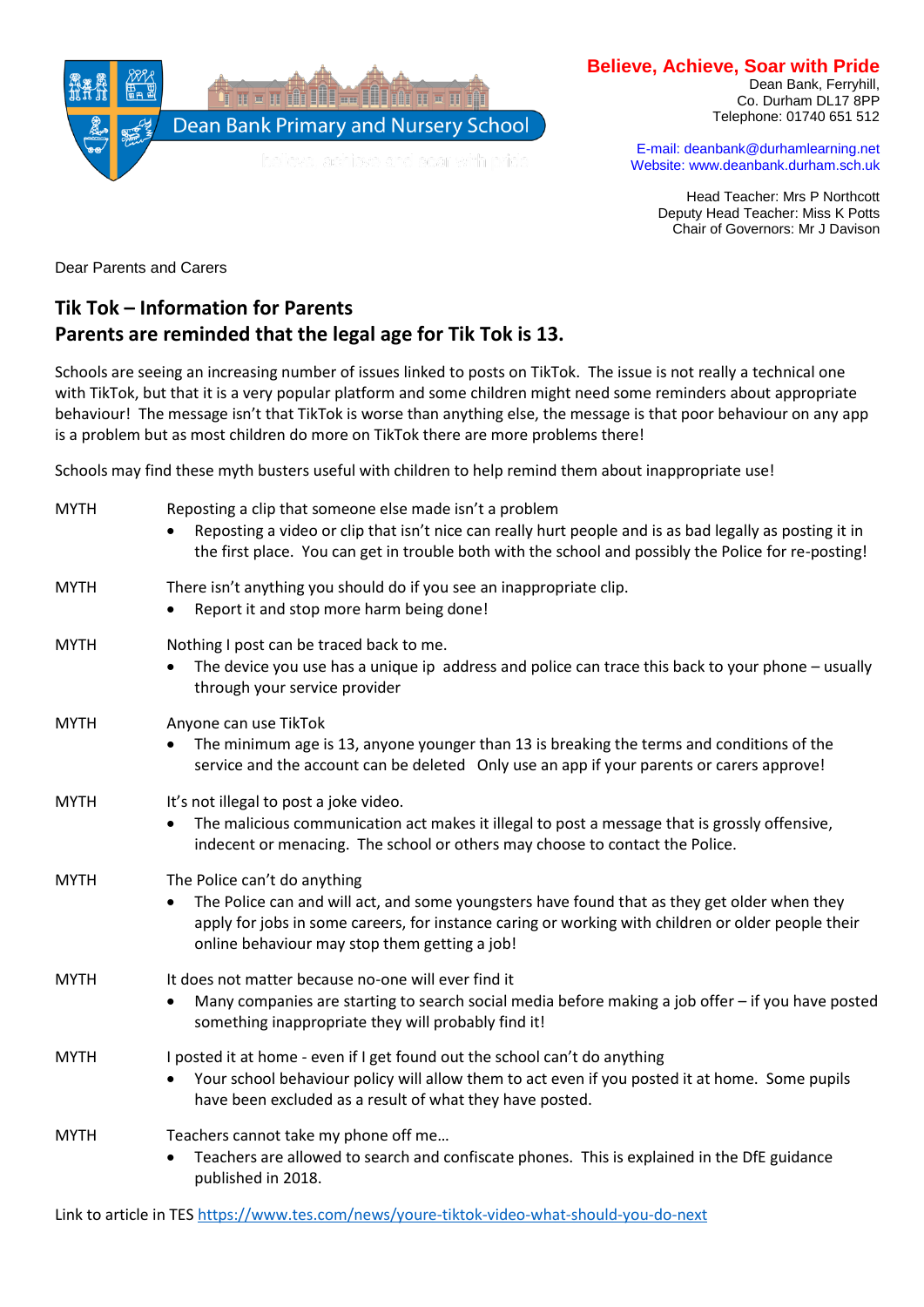## **Children in Need**

Friday 12<sup>th</sup> November was Children in Need Day. A total of £129 was raised £129 including £38 from Year 3 end of the day stall – Well done Year 3

# **Tea Time Club**

Places for Tea Time Club must be booked by the Wednesday of each week for the upcoming week so we can ensure there is enough staff available to run the club. Places can be booked by sending a message via Class Dojo to Mrs Watson or class teacher.

Please be aware:

- If your child is not pre-booked then unfortunately they will not be able to attend.
- Children cannot change their mind once booked, they will be expected to attend.

The club will run from the end of the school day until 4:15pm. Children should be picked up at the Breakfast Club entrance near the nursery at the end of the session. Please be aware that pick up time needs to be prompt as staff running the club finish work at 4:30pm. Thanks for your support in this manner.

### **Nursery and Little Learners only - Wednesday 15th December 2021**

School will be **CLOSED** to all **NURSERY and LITTLE LEARNERS** on **Wednesday 15thDecember 2021** as the whole school are visiting The Gala Theatre.

# **School Christmas Lunch and Christmas Jumper Day - Wednesday 8th December 2021**

Our annual Christmas lunch and Christmas jumper day will take place on Wednesday 8th December 2021. If your child normally brings a packed lunch and would like to have a school Christmas lunch instead please could you let us know by **Wednesday 1st December 2021**.

The meal costs **£2.10** for those children not entitled to a free school meal and must be paid for using **Parent Pay.** 

#### **Parent Governor**

We currently have 2 vacancies for Parent Governor, if you would be interested or would like more information please contact Mrs. Northcott.

## **DOJO's – Year 1 to 6**

Just to clarify, with staff as much as parents', children get a range of red and green dojos automatically each day.

- Green DOJOS 1 for morning attendance 1 for afternoon attendance 1 for more than 3 reading comments 1 for 100% accelerated reader score
- Red DOJOS 1 for no book bag / organiser 1 for incomplete uniform 1 for no PE kit 1 for no reading comments

Each lesson children can get 1 green or 1 red dojo depending on their attitude to learning.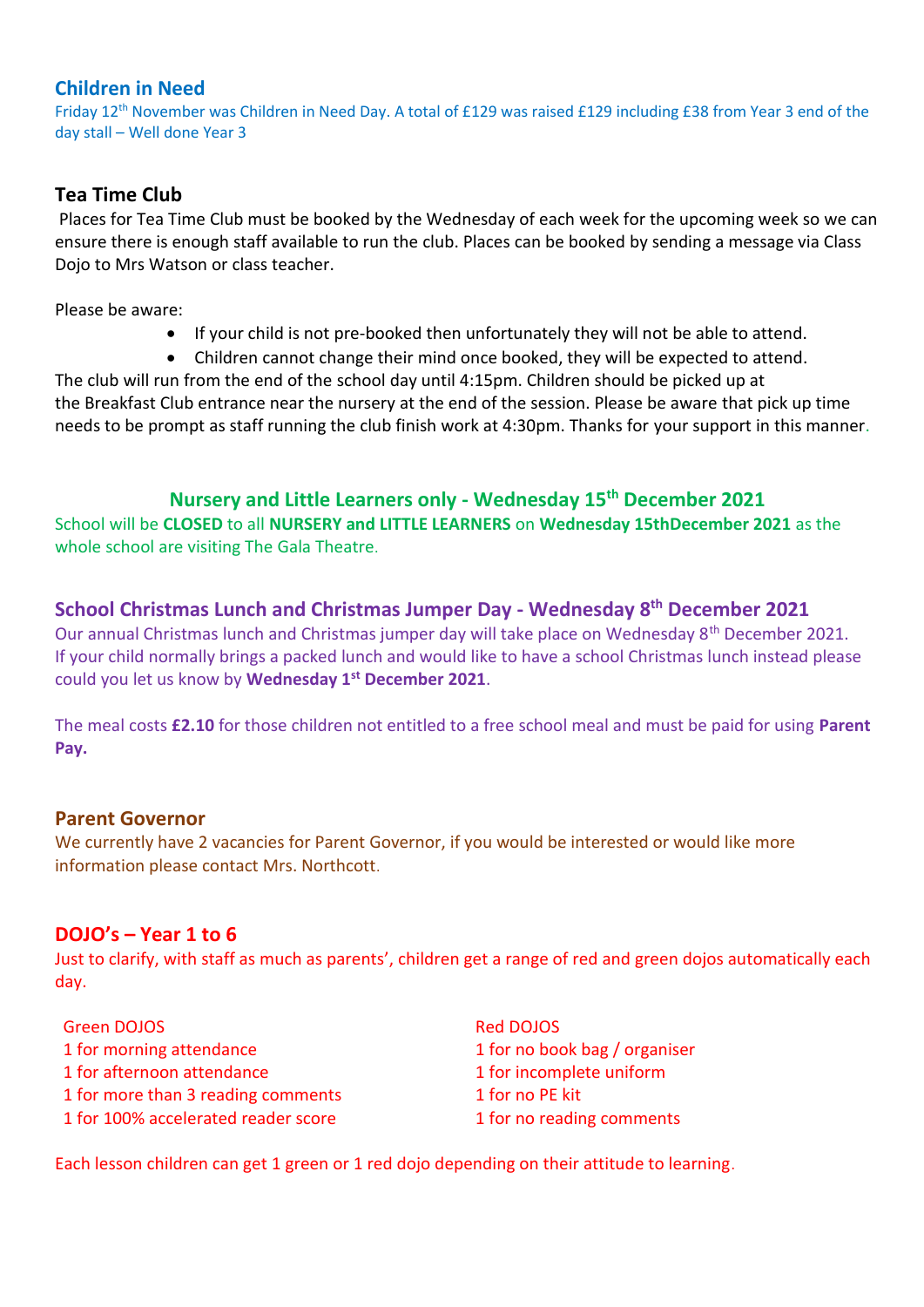

| <b>November 2021</b>                     |                                               |  |  |
|------------------------------------------|-----------------------------------------------|--|--|
| Thursday 25 <sup>th</sup> November 2021  | Year 2 visit to Durham Cathedral              |  |  |
| Friday 26 <sup>th</sup> November 2021    | Non-Uniform Day                               |  |  |
| Monday 29 <sup>th</sup> November 2021    | Influenza Immunisation                        |  |  |
| <b>December 2021</b>                     |                                               |  |  |
| Wednesday 8 <sup>th</sup> December 2021  | Christmas Lunch and Christmas Jumper Day      |  |  |
| Friday 10th December 2021                | <b>EYFS Nativity</b>                          |  |  |
| Monday 13 <sup>th</sup> December 2021    | Year 1 and 2 Christmas Party                  |  |  |
| Tuesday 14 <sup>th</sup> December 2021   | Year 5 and 6 Christmas Party                  |  |  |
| Wednesday 15 <sup>th</sup> December 2021 | <b>EYFS Christmas Party</b>                   |  |  |
| Wednesday 15 <sup>th</sup> December 2021 | <b>Gala Theatre Visit</b>                     |  |  |
| Thursday 16 <sup>th</sup> December 2021  | Year 3 and 4 Christmas Party                  |  |  |
| Friday 17 <sup>th</sup> December 2021    | Non-Uniform Day                               |  |  |
| Friday 17 <sup>th</sup> December 2021    | Christmas Carol Service on school yard 1.00pm |  |  |
| Friday 17th December 2021                | Break up for Christmas Holidays               |  |  |
| January 2022                             |                                               |  |  |
| Monday 10 <sup>th</sup> January 2022     | Children return to school                     |  |  |
|                                          |                                               |  |  |



It is vitally important that **ALL** absences are reported to the school office on the first day of absence to notify us of the reasons for absences and the expected date of return, otherwise they may be recorded as unauthorised which could possibly lead to referrals to the Attendance Improvement Team or legal proceedings.

Absences can be reported by contacting the school office on 01740 651512 or sending a class dojo message or emailing the school [deanbank@durhamlearning.net](mailto:deanbank@durhamlearning.net) Where absences persist beyond 1 day, please keep in regular contact (ideally daily) with the school.

Please ensure **ALL** appointments are made out of school hours (where possible). If your child is attending an appointment first thing on a morning please ensure to inform the school office to allow lunch arrangements to be in place upon their return. Evidence of appointments must be shown to the school office or emailed to school to ensure our records are correct at all times.

Although we have seen an improvement in attendance we are still working on improving this further. Guidance for school attendance can be found at [https://www.gov.uk/school-attendance-absence.](https://www.gov.uk/school-attendance-absence) If you have any concerns please contact school.

Children's expected attendance is 96%, our whole school attendance current stands at 91.32%. (Friday 26<sup>th</sup> November 2021)

Although we monitor our attendance really closely we are also expected to report our Persistent Absence. If a child is absent for 10% of their school sessions e.g. their attendance is less than 90%, then they are classed as being persistently absent. The expectation is that our persistent absence is below the national of 10.8%, our rate is currently 36.75% (Thursday 21st October 2021).